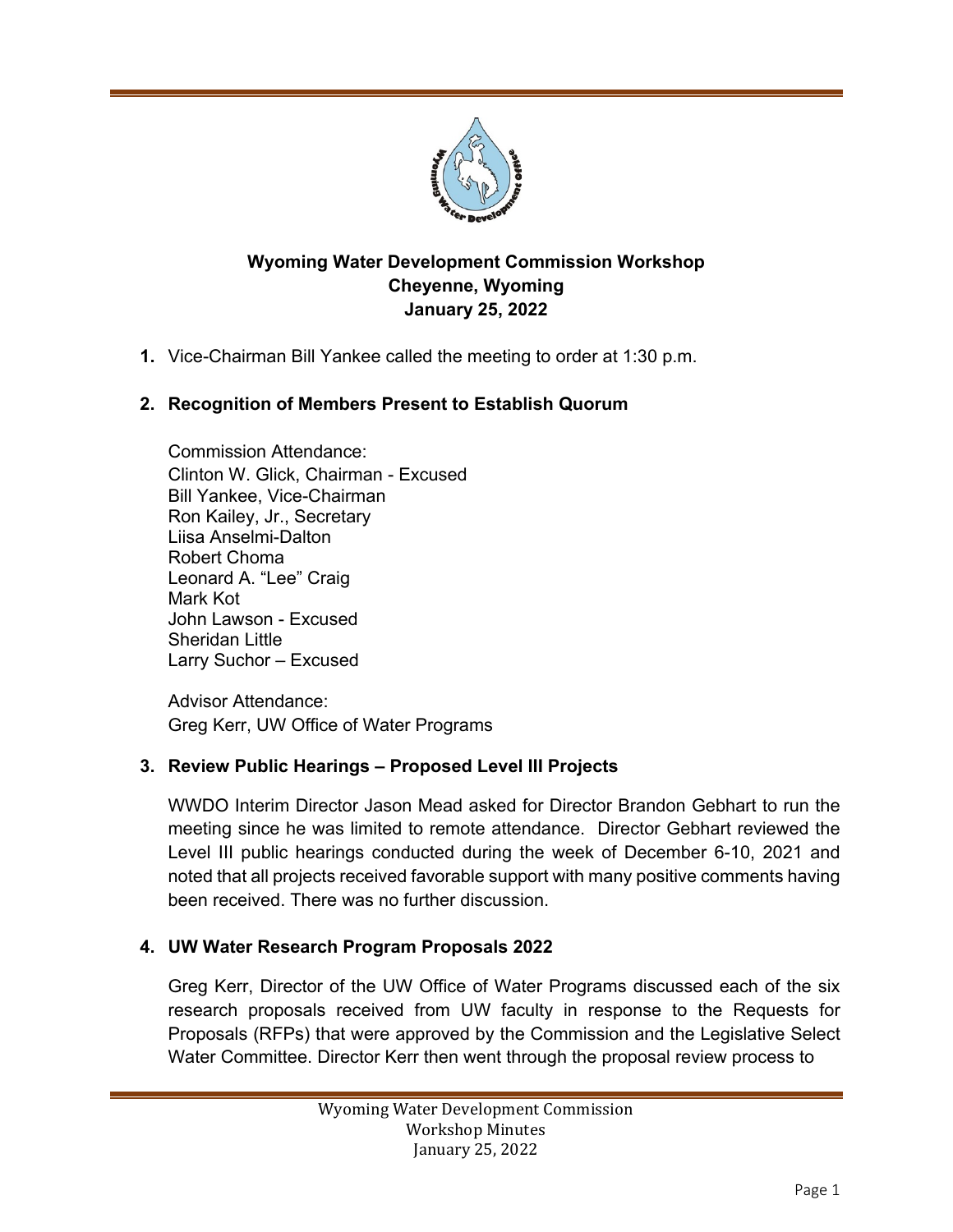include external peer reviews and a technical review committee made up of federal and Wyoming state agency representatives. The outcome of those efforts yielded three projects in Tier 1 (of high priority) to be considered for funding by the Commission at tomorrow's meeting. Considerable discussion ensued to include project budgets, UW funding match, student training potential, past funding levels, etc. Director Gebhart explained to the Commission their responsibility and instructed them to take the evening to review the slate of Water Research Program proposals in order to recommend which projects should move forward to the Select Water Committee (SWC) for their consideration on January 27th.

# **5. Project Recommendation Updates**

### *Deaver ID Rehabilitation 2022*

A simple rounding issue was discussed between the project recommendation and the amount found for the project in the Omnibus Water Bill – Construction.

## *Dry Creek ID Pipeline Replacement 2022*

A simple rounding issue was discussed between the project recommendation and the amount found for the project in the Omnibus Water Bill – Construction. This project is also dependent on a funds transfer from account I to account II.

### *Fontenelle Reservoir Storage*

This recommendation is new and was not presented to the Commission prior to this workshop. Meetings with the Water Development Office, the State Engineers Office, and the Attorney General's Office have been taking place to investigate the possibility of the State of Wyoming purchasing additional storage water in Fontenelle Reservoir. Such would require negotiations with the U.S. Bureau of Reclamation (USBR) and would include permitting activities under the National Environmental Policy Act (NEPA). A contributing funds agreement with the USBR to complete research, conduct technical meetings, carry out the NEPA analyses, and to modify existing and/or create new contracts will be required. The requested appropriation for this effort is \$1.7 million. It was noted that the NEPA budget is a significant portion of the overall request and as discussions continue and further information is gathered, NEPA requirements could require additional budget.

## *Goshen ID Tunnel Rehabilitation 2022*

The GID recommendation was changed with respect to loan percentages and is contingent on a \$7 million transfer of funds from account I to account II. It was noted that at this point the amount needed for construction and where the funding will come from is unknown. There was also a discussion of interest accrual at the end of design vs. when the benefits accrue. The goal of the project is to complete the design within the next year to year and a half.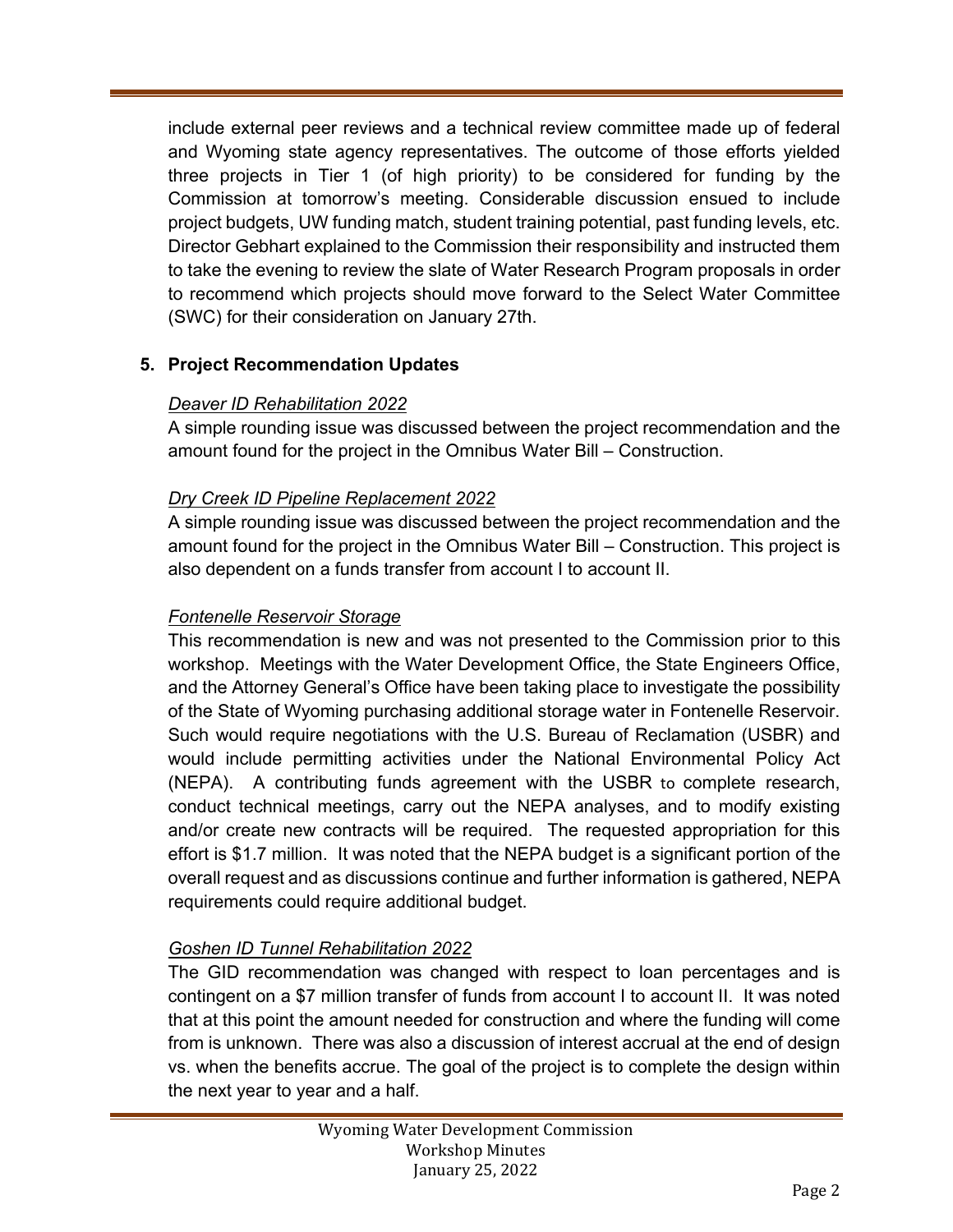## *Little Wind River Storage Study, Phase II*

The project recommendation change reflects extending the reversion date from July 1, 2022 to July 1, 2027.

### *Northwest Rural Water System Improvements 2022*

A simple rounding issue was discussed between the project recommendation and the amount found for the project in the Omnibus Water Bill – Construction.

#### *Small Water Project Program - Rehabilitation*

A change to the project recommendation was made such that the project funding will no longer be contingent on a transfer from WDA I to WDA II.

### *Account Balance Summaries*

Director Brandon Gebhart provided an overview summary of updated project appropriation requests and resulting account balances. Discussion ensued.

### **6. Legislative Update**

#### *Joint Appropriations Committee*

The Water Development Office testified before the Joint Appropriations Committee on December 8, 2021 with regards to the agency's budget. There were no exception requests.

## *Joint Revenue Interim Committee*

The draft Severance Tax Distribution Revision Bill was discussed. The Joint Revenue Interim Committee wishes to provide funding for the school foundation program, and proposes raising the mineral severance tax cap to cover this. Proposed distribution percentages would change, as would the cap. Although there would be no net change to Water Development Accounts, the WWDO is closely watching this draft legislation.

#### *Select Water Committee*

The Select Water Committee previously discussed House Bill 6 - ARPA Funds for Water and Wastewater Projects which could provide a \$95 million appropriation for new water and wastewater projects using ARPA funds. Yet to be determined is how the money is to be split up and what roles the Office of State Lands and Investments, Water Development Office and the Department of Environmental Quality each will play.